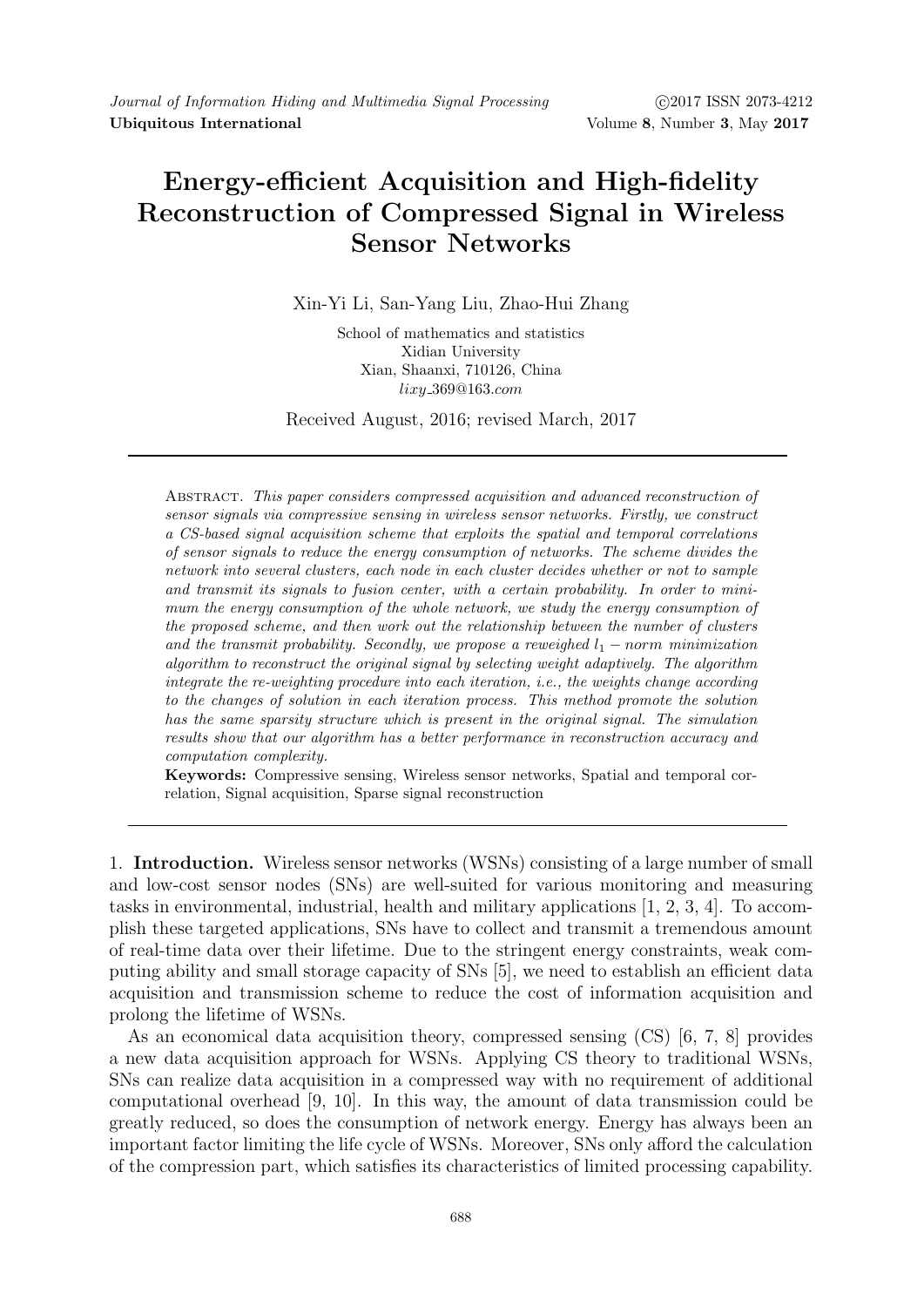And the reconstruction part with high computational complexity is carried out on the terminal computer, which is without the limitation of computing capacity and energy.

CS has established a promising foundation for developing efficient data aggregation methods in WSNs. The conventional CS approach is achieved by random projections in the time domain, which does not suffice to efficiently recovery the signal [6]. And the new approach that exploiting the spatial and temporal correlations of multi-signal can obviously decrease the necessary data transmission quantity. Two significance frameworks for multi-signal ensembles are distribute compressive sensing (DCS) [11] and Kronecker compressive sensing (KCS) [12]. DCS was proposed to model and exploit certain types of intra-signal and inter-signal dependencies via joint sparsity models, while KCS was recently introduced to exploit more general correlation patterns by combining the possibly distinct sparsifying bases from each signal dimension into a single basis matrix. DCS and KCS have been shown to outperform single-dimensional CS approaches in terms of compression performance and sensor energy consumption. Chen et al. [13] proposed a Frchet mean based CS approach which leveraged both intra-signal and inter-signal correlation to reduce the number of samples required for reconstruction of the original signal. However, the reconstruction algorithm they proposed needed prior knowledge of the signal sparsity, which was unrealistic, and they did not analyze the energy consumption for the proposed data gathering approach. Quer et al. [14] proposed a new approach for the online recovery of large data sets in WSNs using jointly CS and Principal Component Analysis (PCA). The role of PCA was to capture the spatial and temporal characteristics of real signals. They also make their framework self-adapt to the changes in the signal statistics owning to a feedback control loop that estimates the signal construct error. But this paper neglected the procedure of compression which was taken place in the SNs.

The goal of this paper is twofold. First, considering the signals detected by a group of SNs have spatial and temporal correlations, we construct a CS-based signal acquisition scheme which takes into fully account this characteristic to reduce the networks energy consumption, and thereby, to prolong the lifetime. Second, we propose a reweighed  $l_1$  – norm minimization algorithm via GPSR (Gradient Projection for Sparse Reconstruction [15]) to reconstruct the original signal from noisy measurements, which are acquired by the former constructed CS-based signal acquisition scheme.

The remainder of this paper is organized as follows. Sect. 2 covers the mathematical background for CS and gives several necessary assumptions for a considered WSN. Sect. 3 presents an energy-efficient CS-based data acquisition scheme. Sect. 4 proposes an adaptive reweighing via GPSR algorithm. Sect. 5 provides simulation experiments that compare performance of our proposed algorithm against other algorithms. Finally, Sect. 6 concludes this paper.

2. Preliminaries. In this section a short mathematical background on CS is given. Then we make a brief assumption for a considered WSN.

2.1. Compressed sensing. Let  $f \in \mathbb{R}^N$  be a real-valued signal vector and it can be represented in a basis  $\Psi \in \mathbb{R}^{N \times N}$  as  $f = \Psi x$ . x is side to be  $S - sparse$  in basis  $\Psi$  if x has  $S \ll N$  non-zero entries. While for natural signals not perfectly sparse, they are said to be compressible if the energy of coefficient in  $x$  is concentrated in a relatively small set of entries, and they exhibit a power law decay [16] as  $|x_{(i)}| \leq C_p i^{-p}$ , for all  $i = 1, \dots, N$ , where  $p \ge 1$  affects the rate of decay and  $C_p$  is a constant depending only on p.

CS theory demonstrates that this kind of signals can be accurately reconstructed from  $M < N$  liner measurements  $y \in \mathbb{R}^M$  as

$$
y = \Phi f = \Phi \Psi x = Ax \tag{1}
$$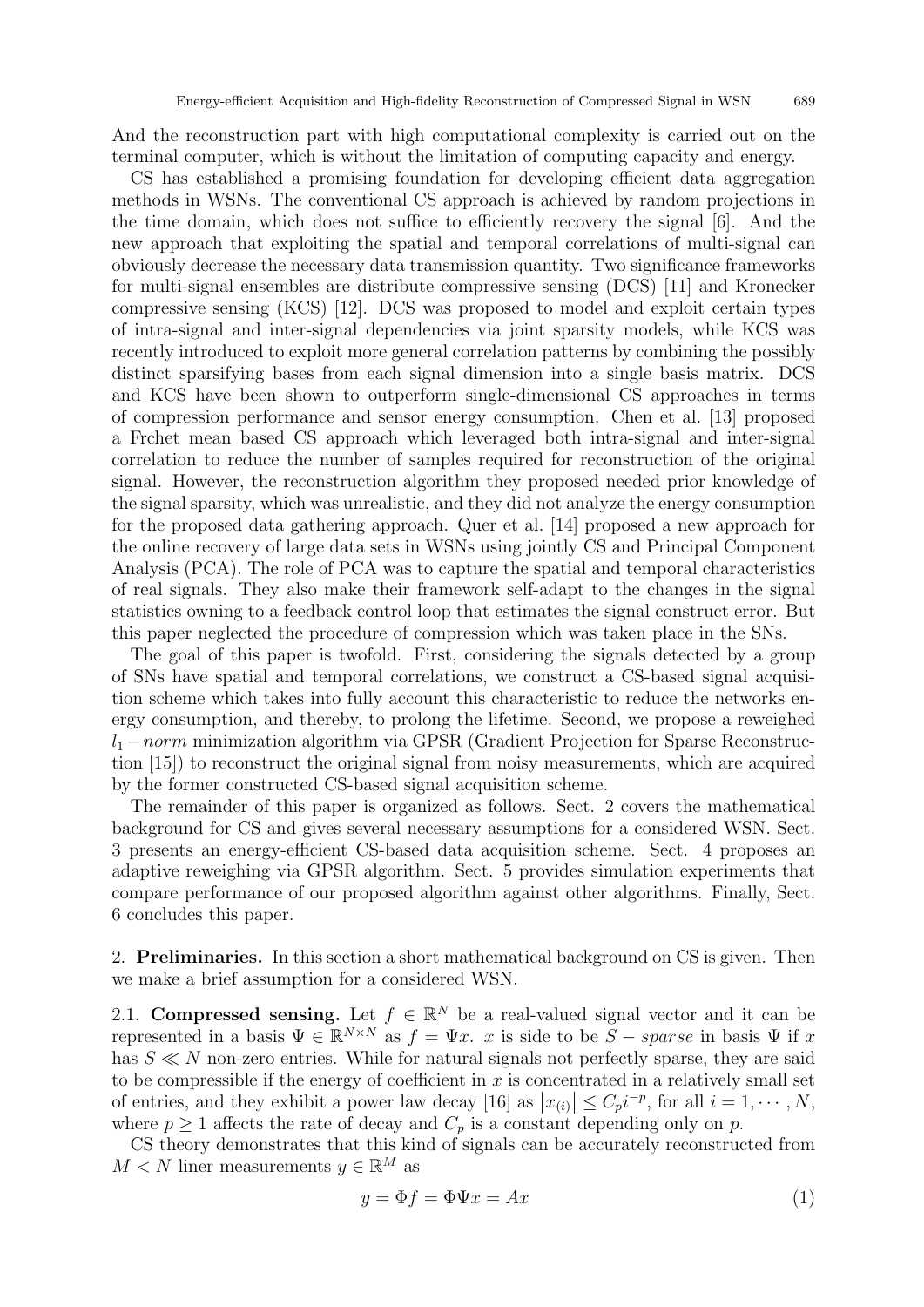where  $\Phi \in \mathbb{R}^{M \times N}$  is the measurement matrix and  $A \in \mathbb{R}^{M \times N}$  is the sensing matrix.

The problem to recover the signal representation  $x$  from the measurements  $y$  is ill-posed as the number of equations M is smaller than the number of variables  $N$ . [17] shows that the solution for (1) can be achieved using the  $l_0 - norm$  minimization problem. The recovery procedure corresponds to the problem given by:

$$
\hat{x} = \arg\min \|x\|_0 \qquad s.t. \ y = Ax \tag{2}
$$

However, since (2) is an NP-hard problem, it is not feasible to solve it, especially for the reconstruction of multi-dimension signal. Instead we consider its best convex approximation, the  $l_1$  – norm minimization problem [18]:

$$
\hat{x} = \arg\min \|x\|_1 \qquad s.t. \ y = Ax \tag{3}
$$

which can be solved efficiently via linear or quadratic programming techniques.

It is by now well-known that under the Restricted Isometry Property (RIP) of sensing matrix A and the incoherence between  $\Psi$  and  $\Phi$  [19], both (2) and (3) have the same unique solution. [20] demonstrates that a random Gauss matrix being highly incoherent with any Ψ. Therefore, we choose random Gauss matrix as the measurement matrix.

2.2. Description of considered WSN and sensor signals. We consider a single-sink multi-hop data gathering WSN, which consists of  $K$  battery-powered sensors, capable of acquiring, transmitting and receiving data. The sensors are densely deployed in an event area to periodically monitor physical phenomena at a pre-defined rate. And the acquired information to be sent and individually reconstructed by a fusion center (FC). In order to optimize network model to further cut down the volume of data transmitted, we propose a cluster based model for a data acquisition scheme in WSN, more details are given in section 3 below.

 $f_i = \left(f_i^{(1)}\right)$  $\left(x_i^{(1)}, \cdots, f_i^{(n)}\right)^T$  denotes the sampling vector of the *ith* SN at a sampling instant, then  $f_i$  is an n-dimensional discrete vector which is time-related. For this signal, data at time-adjacent point are highly correlated, which, actually, is the reason why the signal can be compressed in the time domain. Furthermore, two SNs adjacent in distance share one monitoring environment, which lead to the signals of these two SNs are highly correlated as well. Thus, for WSN, especially for that of densely placed SNs, it is reasonable for us to get fully use of spatial-temporal correlations of signals to reduce the amount of data transferred via network. According to [21, 22], the network energy consumption of signal transmitting and receiving is far larger than that of signal acquisition. So it is of great significance to reduce the signal transmit quantity via network.

Actually, the signal sent by an SN is noisy. For the signal  $f_i$ , we assume that its sparsifying basis is  $\Psi_i$ , sparse representation is  $x_i$ , measurement matrix is  $\Phi_i$ , then the measurement  $y_i$  can be described as:

$$
y_i = \Phi_i f_i + n_i = \Phi_i \Psi_i x_i + n_i \tag{4}
$$

where  $n_i$  represents the noise level of measurement and each entry in  $n_i$  is selected as i.i.d.  $N(0, \sigma^2)$ .

It is indicated in [23] that many signals such as real-word audio and video images or biological measurements are sparse. The selection of sparsifying basis is not the emphasis of this paper. We assume that the sparsifiying basis used here is proper.

### 3. Sensor signals acquisition.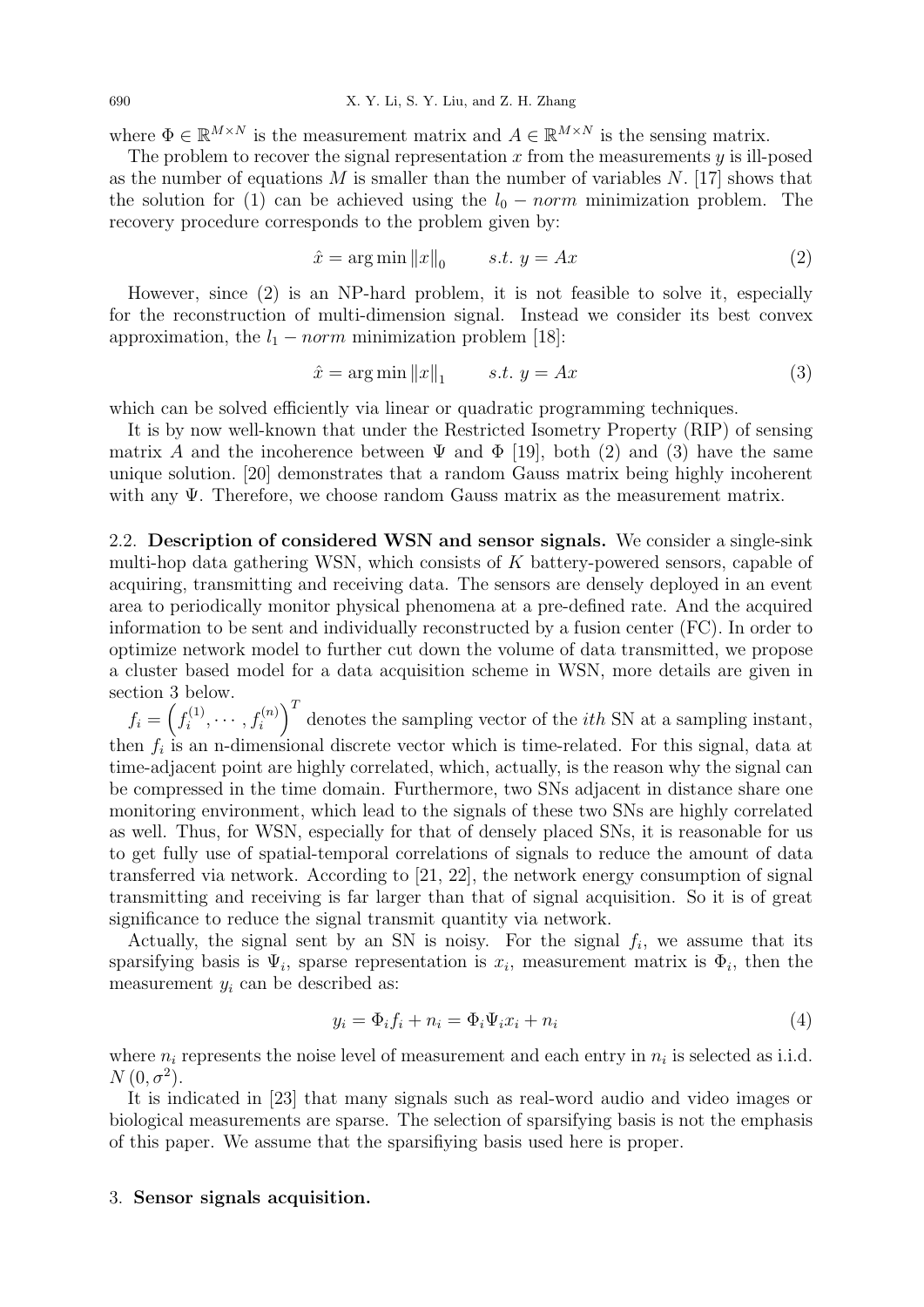3.1. CS-based signal acquisition scheme. Considering the spatial-temporal correlations of sensor signals, we present a CS-based signal acquisition scheme for a clustered WSN model to achieve the most information at the minimal expense of energy consumption.

Assume that K SNs are randomly and evenly deployed in the monitoring area, which covers  $L \times L$   $m^2$ . The whole WSN is equally divided into W clusters, each cluster selects the SN having the most energy as a cluster head, as show in FIGURE.1. In an arbitrary sampling cycler, each member node independently decides whether or not to collect and transmit its signal to FC, along with sampling cycle and node ID, with probability  $p_{tx} \in$  $(0, 1)$ . Besides, to insure the globality of monitoring information, the cluster heads with enough energy participate in sampling at every cycle. In this way, it can be achieved for SNs to sleep and work periodically; consequently, network energy can be balanced well.



Figure 1. Clustered WSN Model

3.2. Energy consumption analysis. We use the first-order radio model [24] to analyze energy consuming of our compressed data acquisition scheme. The energy consumption of one SN is categorized into transmit message radio, receive message radio and message fuse expenditures. As shown in FIGURE.2, the transmit consumptions are mainly in operating the transmitter electronics and the transmitter amplifier; the receive consumptions are mainly in operating the receiver electronics.



Figure 2. First Order Radio Model

According to the distance d between a transmitting node and a receiving node, we separately use free-space model ( $d^2$  power loss) and multi-path fading model ( $d^4$  power loss) to to calculate energy consumption for communication. Energy required to transmit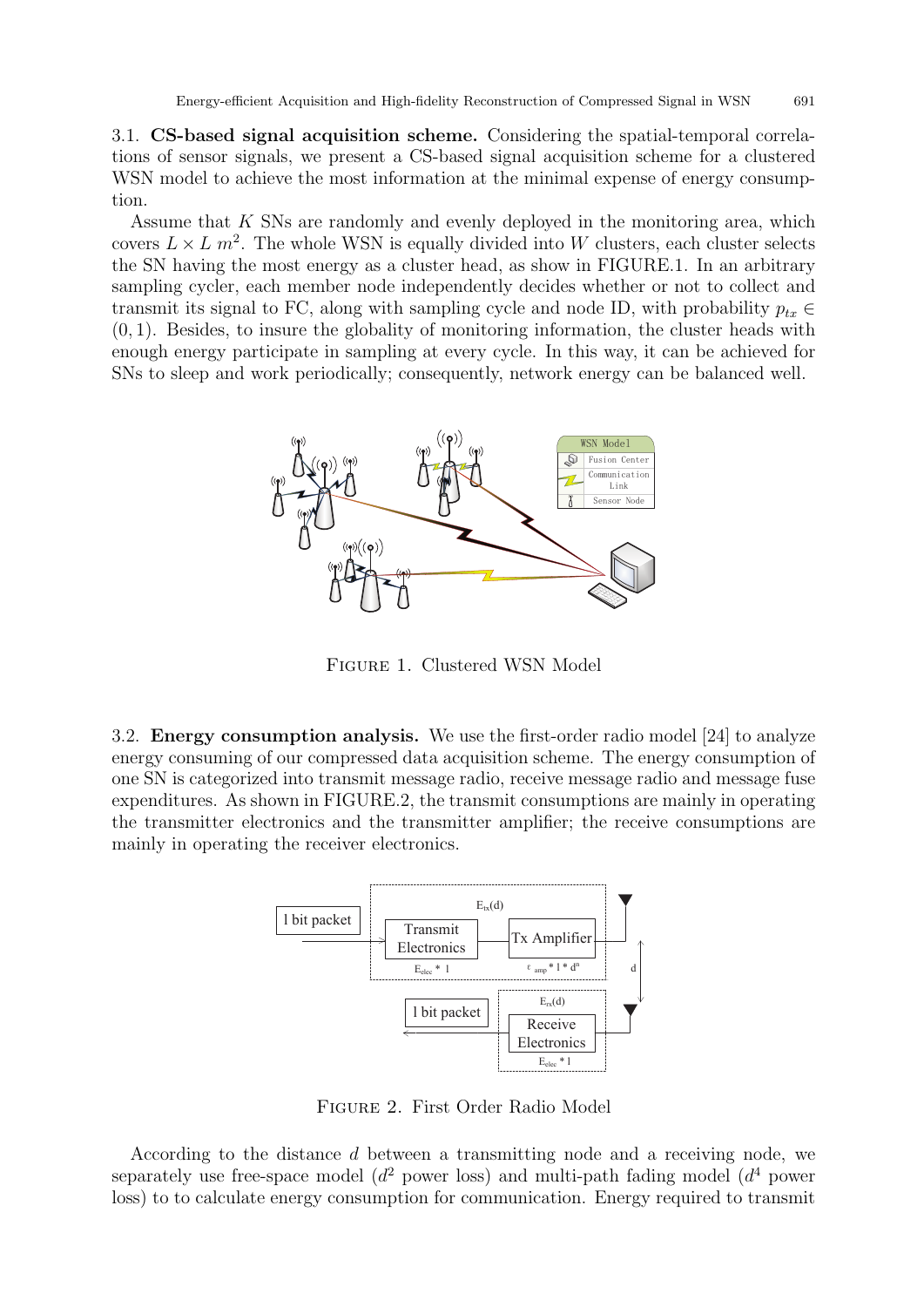an  $l - bit$  message over a distance d is

$$
E_{tx} (l,d) = \begin{cases} l \times E_{elec} + l \times \varepsilon_{fs} d^2, & d < d_0 \\ l \times E_{elec} + l \times \varepsilon_{mp} d^4, & d \ge d_0 \end{cases}
$$
(5)

where  $E_{elec}$  is the energy needed to run the radio,  $\varepsilon_{mp}$  and  $\varepsilon_{fs}$  is the energy required to run the transmitter amplifier. When transmission distance is more than the threshold distance  $d_0$ , we use multi-path fading model to compute energy consumption, otherwise, use the free-space model. The threshold distance  $d_0$  is

$$
d_0 = \sqrt{\frac{\varepsilon_{fs}}{\varepsilon_{mp}}} \tag{6}
$$

Under normal circumstance, free-space model is used for intra cluster transmission, and multi-path fading model is used for the transmission between cluster heads and FC. To receive an  $l - bit$  message, energy consumption is

$$
E_{rx}(l) = l \times E_{elec} \tag{7}
$$

For the network model we described, each cluster covers an area of  $L^2/w$ . In order to simplify the calculation, we assume one cluster is a circle of radius  $r = L/\sqrt{\pi W}$ , and the member nodes deployed in each cluster subjects to uniformly distribution. Thus the probability density function of member nodes in one cluster is

$$
\rho(x,y) = \frac{W}{L^2} \tag{8}
$$

The distance between member nodes and head node in one cluster is  $d_{toCH}$ , the expectation of its square is

$$
E(d_{toCH}^2) = \iint (x^2 + y^2) \rho(x, y) dx dy
$$
  
= 
$$
\iint x^2 \rho(r, \theta) r dr d\theta
$$
  
= 
$$
\frac{W}{L^2} \int_0^{2\pi} d\theta \int_0^{L/\sqrt{\pi W}} r^2 dr
$$
  
= 
$$
\frac{L^2}{2\pi W}
$$
 (9)

Member nodes expend energy only in the process of transmitting message to cluster head. Thus, from (7) and (9), the energy consumption of whole network member nodes is

$$
E_{CM} = W\left(\frac{K}{W} - 1\right) p_{tx} \left(lE_{elec} + l\varepsilon_{fs}d_{toCH}^2\right)
$$
  
=  $p_{tx} \left(K - W\right) \left(lE_{elec} + l\varepsilon_{fs} \frac{L^2}{2\pi W}\right)$  (10)

Head nodes consume energy in both the process of receiving message from member nodes and transmitting it to FC. Because the nodes acquire the sensor signal that has already been compressed, we do not integrate the received data on head nodes. The energy consumption of receiving message of head nodes is

$$
E_{CHrx} = W\left(\frac{K}{W} - 1\right) p_{tx} l E_{elec}
$$
\n(11)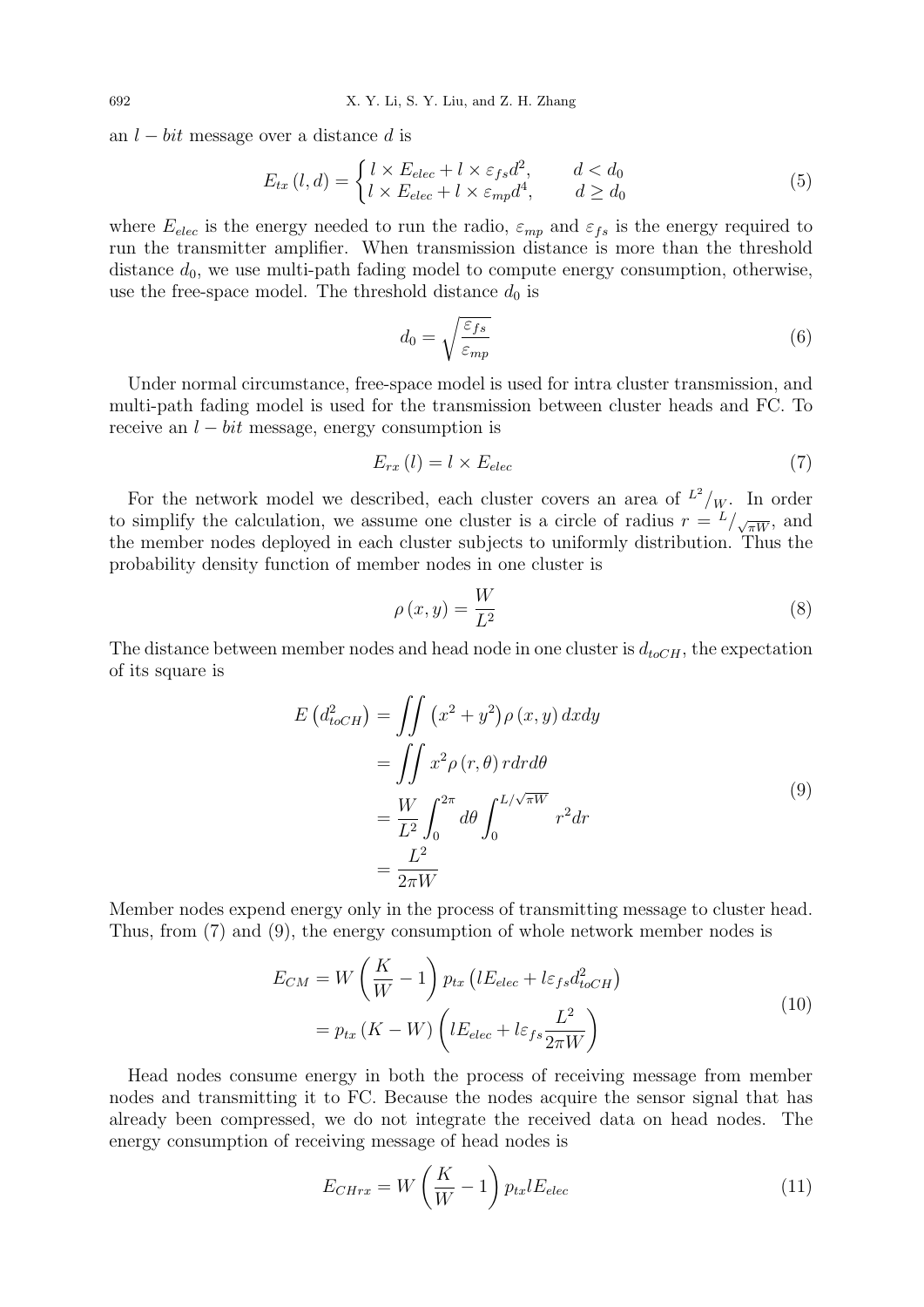Moreover, the energy consumption of transmitting message of head nodes is

$$
E_{CHtx} = W \left[ \left( \frac{K}{W} - 1 \right) p_{tx} + 1 \right] \left[ lE_{elec} + l\varepsilon_{mp} d_{toFC}^4 \right] \tag{12}
$$

From (11) and (12), we derive the energy consumption of whole network head nodes is

$$
E_{CH} = E_{CHrx} + E_{CHtx}
$$
  
=  $2p_{tx} (K - W) l E_{elec} + W l E_{elec}$   
+  $(K - W) p_{tx} l \varepsilon_{mp} d_{toFC}^4 + W l \varepsilon_{mp} d_{toFC}^4$  (13)

So, the whole network energy consumption is

$$
E_{total} = E_{CM} + E_{CH}
$$
  
=  $[3p_{tx}(K - W) + W]lE_{elec}$   
+  $[p_{tx}(K - W) + W]l\varepsilon_{mp}d_{toFC}^4 + \frac{p_{tx}L^2}{2\pi}(\frac{K}{W} - 1)l\varepsilon_{fs}$  (14)

It can be found in (14) that the minimum value of  $E_{total}$  exists. Let us take the partial derivative with respect to W, and then make  $\frac{\partial E_{total}}{\partial W} = 0$ ; consequently, when the  $E_{total}$  is minimal, the relationship between  $W$  and  $p_{tx}$  satisfies

$$
W^2 = \frac{p_{tx}KL^2l\varepsilon_{fs}}{2\pi\left[(1-3p_{tx})lE_{elec} + (1-p_{tx})l\varepsilon_{mp}\right]}
$$
(15)

By this means, if the probability of member nodes that participate in signal acquisition is determined, we can obtain the number of clusters for whole network.

Our CS-based WSNs signal acquisition scheme exploits the spatial-temporal correlations of sensor signal, which can not only reduce the amount of signal transmitted, but also balance network energy. Compared with the WSNs signal acquisition schemes which are not based on CS, or those base on CS but only use the spatial correlation or the temporal correlation, our scheme is undoubtedly more efficient in saving energy consumption.

Cluster heads receive signals of their members and transmit them to FC, and FC uses the algorithm which is proposed in Sec. 4.2 to reconstruct original signals. The entire signal acquisition process is shown in Table 1.

#### TABLE 1. CS-based signal acquisition scheme

g) At last, the original signals are obtained, which are the products of sparse representations and the sparsifying basis.

a) Divide the whole network into clusters evenly;

b) In every sampling cycle, each SN checks its remaining energy, and select the ones have the most remaining energy as the cluster head in one cluster;

c) Cluster members independently decide whether or not to sample signals with probability  $p_{tx}$ , while the cluster heads always do sampling;

d) After being acquired by a SN, the original signal f is projected under matrix  $\Phi$  to yield measurement  $y$ , which is to be sent to the cluster head;

e) In each cluster, head node uses vectorization operator to make all the received signals into one signal  $Y$ , which is to be sent to the  $FC$ ;

f) After receiving the signals from all the cluster heads, the FC individually reconstruct them using the adaptive reweighing via GPSR algorithm which is proposed in Sect. 4.2 to yield their sparse representations;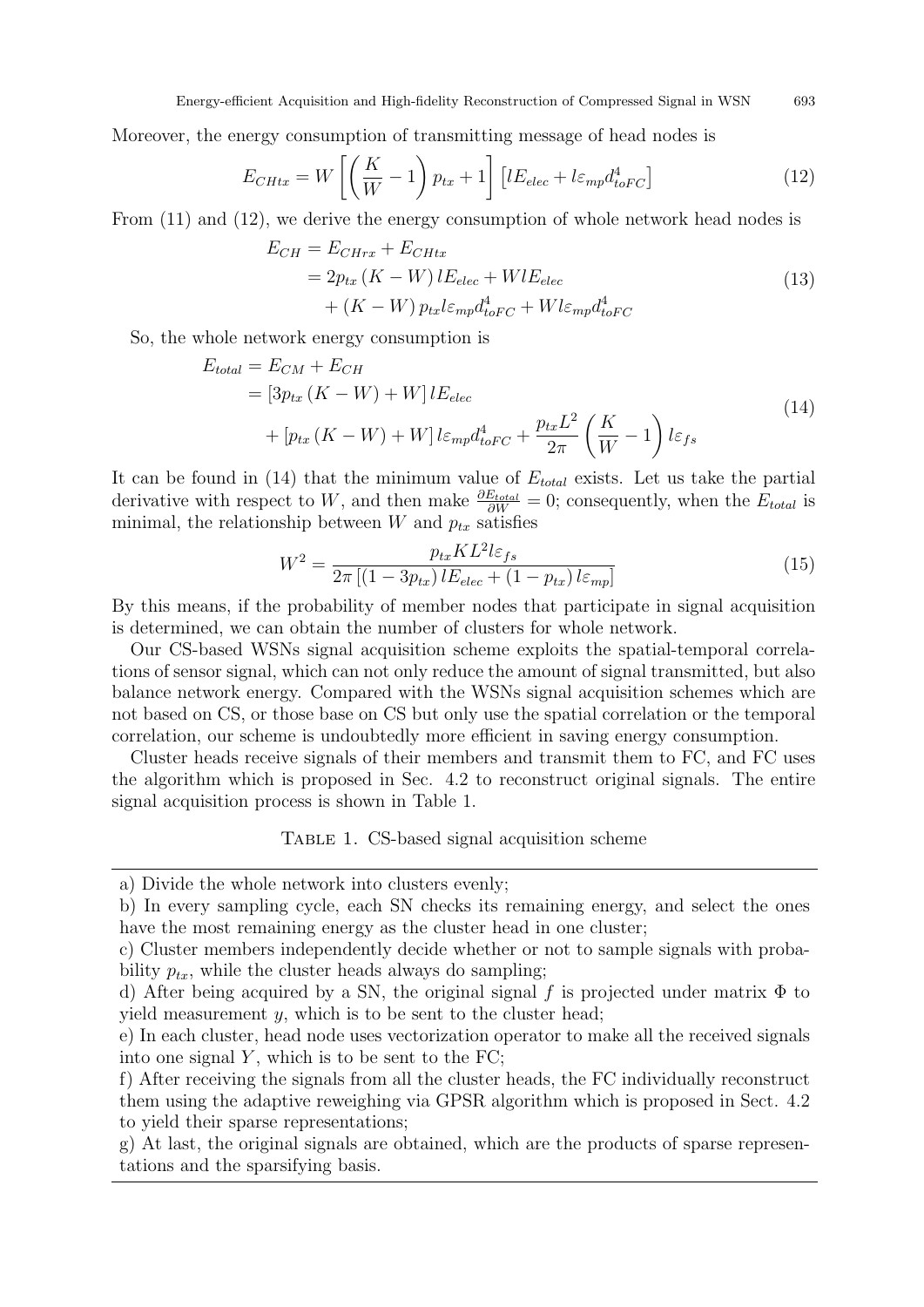4. Sensor signals reconstruction. On account of WSNs' measurement signals with noise, large amount of data, and high requirements of instantaneity. Reconstruction algorithms have to fulfill the requirement of high reconstruction accuracy of multi-dimensional signals, which are measured with noise, meanwhile it has to reduce the time complexity as much as possible. This paper design an advanced  $l_1$  − norm minimization algorithm for signal reconstruction, which find a better balance between time complexity and recovery accuracy.

This section begin with an overview of the classic GPSR algorithm [15] (in Sec. 4.1), which serves as the necessary background before the discussion of our proposed algorithm. Then the proposed algorithmadaptive reweighing via GPSR is presented (in Sec. 4.2).

4.1. The GPSR-Basic algorithm. The key difference between  $l_1$  and  $l_0$  norms is the dependence on magnitude: lager coefficients are penalized more heavily in the  $l_1$  norm than smaller coefficients, unlike the more impartial penalization of the  $l_0$  norm [22]. To reconcile this imbalance, a new  $l_1$  – norm minimization form of (3) was designed as:

$$
\min_{x} \quad \tau \|x\|_{1} + \frac{1}{2} \|Ax - y\|_{2}^{2} \tag{16}
$$

For an n-dimensional sparse signal x, GPSR introduce vector u and v to split the variable  $x$  into its positive and negative parts:

$$
x = u - v, \qquad u \ge 0, v \ge 0 \tag{17}
$$

where  $u_i = (x_i)_+, v_i = (-x_i)_+$  for all  $i = 1, 2, \dots, N$ , and  $(x_i)_+ = \max\{0, x\}$ . In this way, (16) can be rewritten as the following bound-constrained quadratic program (BCQR):

$$
\min_{u,v} \quad \tau I_N^T u + \tau I_N^T v + \frac{1}{2} \|y - A(u - v)\|_2^2
$$
\n
$$
s.t. \quad u \ge 0, v \ge 0
$$
\n(18)

where  $I_N = [1, 1, \ldots, 1]^T \in \mathbb{R}^N$ . Finally, (18) can be written in more standard BCQR form:

$$
\min_{z} \quad c^{T}z + \frac{1}{2}z^{T}Bz^{T} \equiv F(z) \ns.t. \quad z \ge 0
$$
\n(19)

where  $z =$  $\lceil u \rceil$  $\overline{v}$  $\Big]$ ,  $b = A^T y$ ,  $c = \tau I_{2N} +$  $\lceil -b$ b ┨ , and  $B =$  $\begin{bmatrix} A^T A & -A^T A \end{bmatrix}$  $-A^T A$   $A^T A$ ] . And (19) is the problem will be solved by the gradient projection  $(GP)$  algorithm.

Define the vector 
$$
g^{(k)}
$$
 by  $g_i^{(k)} = \begin{cases} (\nabla F(z^{(k)}))_i, & \text{if } z_i^{(k)} > 0 \text{ or } (\nabla F(z^{(k)}))_i < 0 \\ 0, & \text{else} \end{cases}$ . The  
pseudocode outlining the important steps are presented in Algorithm 1

 $e$  important steps are presented in Algorithm 1.

4.2. Adaptive reweighing via GPSR. The GPSR-Basic algorithm solves (16) for a fixed value of  $\tau$ , or the algorithm with a continuation step solves the problem for a sequence of values of  $\tau$ . The first type of GPSR algorithm performs not well in reconstruction accuracy, and the second type has an additional calculation. In order to improve signal reconstruction performance, we present a new GPSR algorithm that performs an internal adaptive reweighing in each GPSR iteration. Differ from solving (16) multiple times with different weights as GPSR do, adaptive reweighing adjusts the weights inside the algorithm. And the reweighed  $l_1 - norm$  minimization form of (16) can be described as:

$$
\min_{x} \quad \sum_{i=1}^{N} w_i |x_i| + \frac{1}{2} \|Ax - y\|_2^2 \tag{20}
$$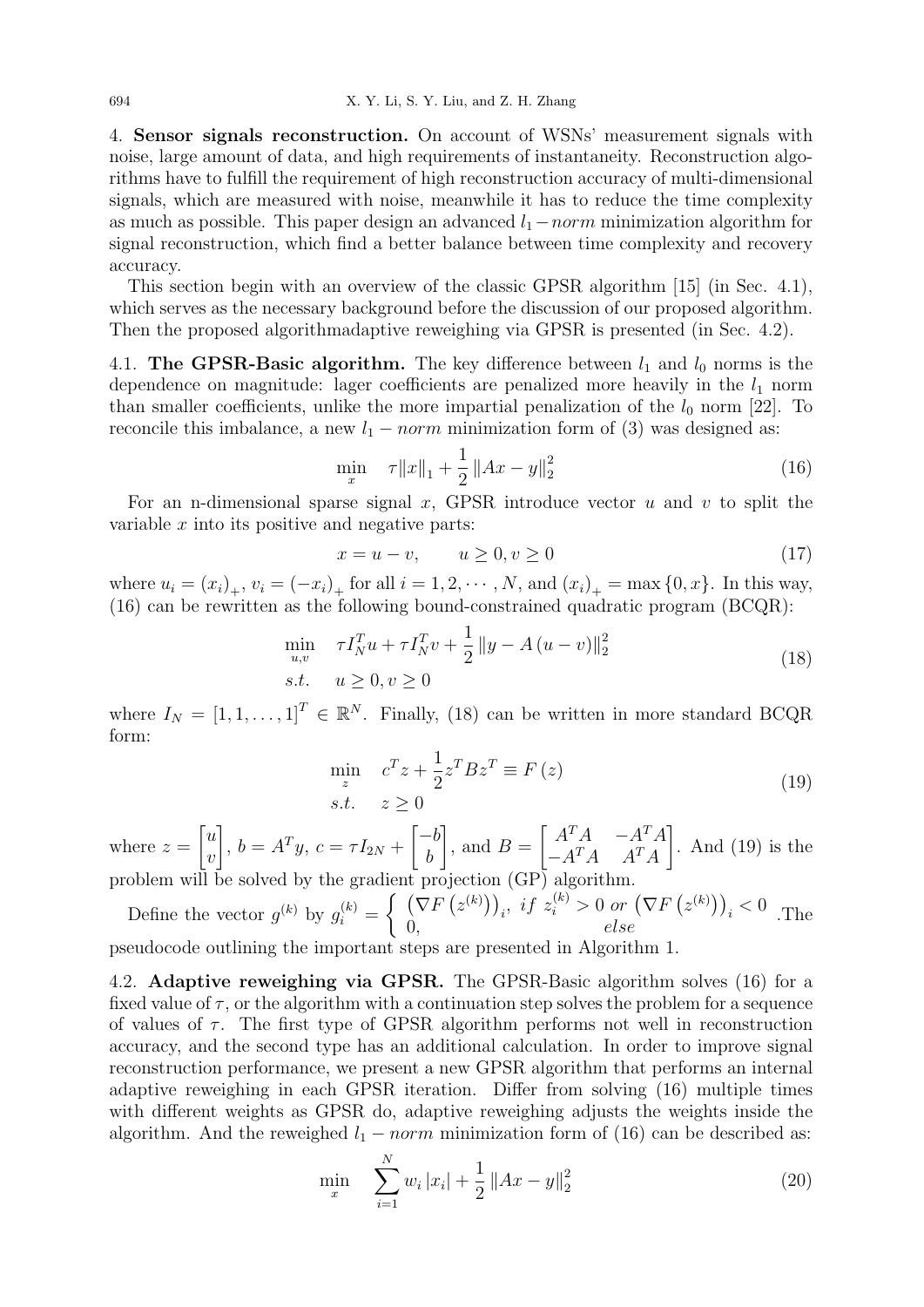Algorithm 1 GPSR-Basic

Input: A,  $y$ ,  $\tau$ ,  $\alpha_{\min}$ ,  $\alpha_{\max}$ 

Output:  $z^*$ ,  $F(z^*)$ 

- 1: (initialization) Give  $z^{(0)}$ , choose parameters  $\beta \in (0,1)$  and  $\mu \in (0,1/2)$ ; set  $k=0$
- 2: compute  $\alpha_0 = \frac{(g^{(k)})^T (g^{(k)})}{(g^{(k)})^T P^{(k)}}$  $\frac{(\mathcal{G}^{(k)})^T \mathcal{G}^{(k)}(y)}{(\mathcal{G}^{(k)})^T B(\mathcal{G}^{(k)})}$ , and replace  $\alpha_0$  by min  $(\alpha_{\min}, \alpha_0, \alpha_{\max})$
- 3: (backtracking line search) Choose  $\alpha^{(k)}$  to be the first number in the sequence  $\alpha_0, \beta \alpha_0, \beta^2 \alpha_0, \cdots$  such that

$$
F\left(\left(z^{(k)} - \alpha^{(k)}\nabla F\left(z^{(k)}\right)\right)_+\right) \le -\mu \nabla F\left(z^{(k)}\right)^T \left(z^{(k)} - \left(z^{(k)} - \alpha^{(k)}\nabla F\left(z^{(k)}\right)\right)_+\right)
$$

And set  $z^{(k+1)} = (z^{(k)} - \alpha^{(k)} \nabla F(z^{(k)}))_+$ 

4: Terminate with approximate solution  $z^{(k+1)}$  if it satisfied  $\|\min(z, \nabla F(z))\| \leq \varepsilon$ ; otherwise set  $k \leftarrow k + 1$  and return to 2

where  $w_i > 0$  denotes the weight of  $x_i$ .

Adaptive reweighing  $w_i$  can selectively penalize the different coefficients in the solution, thus to promote the same sparsity structure in the solution that is present in the original signal. Suppose index i is a zero location of original signal, but its estimate  $\tilde{x}_i \neq 0$  is a small value, we select  $w_i$  that has a large value to encourage  $\tilde{x}_i$  toward zero in the next iteration. And if  $\tilde{x}_i = 0$  or  $\tilde{x}_i$  is a lager value, we select the weight of  $x_i$  has a small value to remain it unchanged. So, naturally, we have:

$$
w_i = \begin{cases} \frac{1}{|\tilde{x}_i| + \varepsilon}, & i \in \Gamma\\ \frac{1}{\max\limits_{i \in \Gamma} |\tilde{x}_i|}, & i \notin \Gamma \end{cases}
$$
(21)

 $Γ$  denotes the support of  $\tilde{x}$ . The term support is the index set of nonzero coefficients.

Due to the reality of there is no prior information of original signal, the weights are adjusted according to the solution at the previous iteration. In each GP step, we first update the solution  $x^{(k)} \leftarrow x^{(k-1)}$ , and then update the support  $\Gamma^{(k)} \leftarrow \Gamma^{(k-1)}$ , finally update the weight  $w^{(k)} \leftarrow w^{(k-1)}$ . Specifically, in the experiment, for  $\forall i \in \Gamma$ , we update  $w_i$  as:

$$
w_i^{(k)} = \frac{w_i^{(k-1)}}{\gamma \left| x_i^{(k-1)} \right| + \xi} \tag{22}
$$

where  $x_i^{(k-1)}$  denotes the solution from previous reweighing iteration, we fix  $\xi = 1$  and update  $\gamma \leftarrow M^{\|x^{(k-1)}\|_2^2}$  $\|x^{(k-1)}\|_1^2$ 1 at each reweighing iteration,  $M$  is the dimension of measurements. Suppose that  $x^{(k-1)}$  is not sparse enough, the value of  $\gamma$  is small, and thus the value of  $w_i$  is large, i.e., to punish more severely on the support of  $x^{(k-1)}$ , thus improve sparsity of solution. For  $\forall i \notin \Gamma$ , we update  $w_i$  as:

$$
w_i^{(k)} = \min\left(w_i^{(k-1)}, \frac{w_i^{(k-1)}}{|x_i|}\right)
$$
\n(23)

It is more flexible and reliable to separately use the formulations (22) and (23) to update the weights on different index. And this method effectively control the sparsity of the solution and greatly decrease the object function value.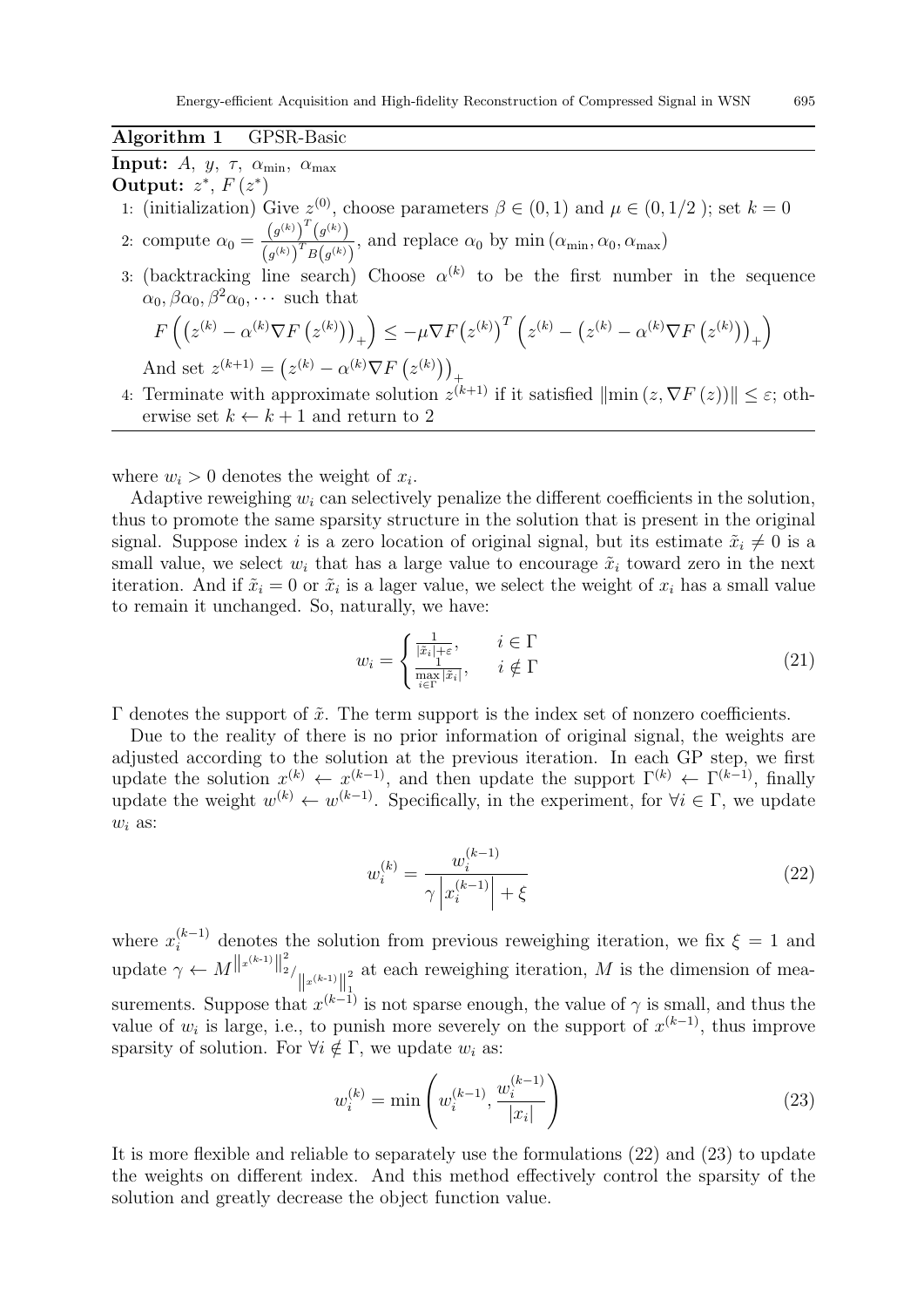Rewrite c as  $c = wI_{2N} +$  $\int -A^T y$  $A^T y$ 1 , the pseudocode of our proposed adaptively reweighing via GPSR algorithm is presented in Algorithm 2.

## Algorithm 2 Adaptive Reweighing via GPSR

Input: A, y,  $\alpha_{\min}$ ,  $\alpha_{\max}$ Output:  $z^*, w^*, F(z^*)$ 

- 1: (initialization) Give  $z^{(0)}$ ,  $w^{(0)}$ , choose parameters  $\beta \in (0,1)$  and  $\mu \in (0,1/2)$ ; set  $k = 0$
- 2: compute  $\nabla F(z^{(k)}) = Bz^{(k)} + c$
- 3: compute  $\alpha_0 = \frac{(g^{(k)})^T (g^{(k)})}{(g^{(k)})^T P^{(k)}}$  $\frac{(g^{(k)})^T (g^{(k)})^T}{(g^{(k)})^T B(g^{(k)})}$ , and replace  $\alpha_0$  by min  $(\alpha_{\min}, \alpha_0, \alpha_{\max})$
- 4: (backtracking line search) Choose  $\alpha^{(k)}$  to be the first number in the sequence  $\alpha_0, \beta \alpha_0, \beta^2 \alpha_0, \cdots$  such that

$$
F\left(\left(z^{(k)} - \alpha^{(k)}\nabla F\left(z^{(k)}\right)\right)_+\right) \le -\mu \nabla F\left(z^{(k)}\right)^T \left(z^{(k)} - \left(z^{(k)} - \alpha^{(k)}\nabla F\left(z^{(k)}\right)\right)_+\right)
$$
\nAnd set  $z^{(k+1)} = \left(z^{(k)} - \alpha^{(k)}\nabla F\left(z^{(k)}\right)\right)_+$ \n5: update the support  $\Gamma$ 

- 
- 6: update the weight w: if  $i \in \Gamma$ , let  $w_i^{(k)} = \frac{w_i^{(k-1)}}{\gamma |z_i^{k-1}| + \xi}$ , otherwise  $w_i^{(k)} =$  $\min\left(w_i^{(k-1)}\right)$  $\binom{k-1}{i}, \frac{w_i^{(k-1)}}{\max|z_i|}$  $\setminus$
- 7: Terminate with approximate solution  $z^{(k+1)}$  if it satisfied  $\|\min(z, \nabla F(z))\| \leq \varepsilon$ ; otherwise set  $k \leftarrow k + 1$  and return to 2

The main computational cost at each step of adaptive reweighing via GPSR algorithm comes from a  $|2N| \times |2N|$  multiplication in step 2 for computing  $\nabla F(z^{(k)})$ , and the calculation in step 4 for  $\alpha^{(k)}$ . It is worth noting that the matrixes B and  $A<sup>T</sup>y$  stay the same in each iteration, which can be pre-computed at the start of the algorithm. And we perform a backtracking line search for  $\alpha^{(k)}$  until a sufficient decrease is obtained in F. In the simulation experiments, it is found that in most cases a proper  $\alpha^{(k)}$  can be searched quickly. Occasionally it requires many more searches to meet a  $\alpha^{(k)}$ , here jump out of the liner search and reset  $\alpha_0 = 1$  will not reduce the performance of reconstruction algorithm, and thereby reduce the algorithm complexity.

What is noteworthy is that our proposed adaptive reweighing via GPSR algorithm does not require prior knowledge of the sparsity of the signal. This is no doubt in line with that in reality, which the degrees of sparseness of a signal are generally unknown. Considering that, our algorithm is more practical than other algorithms demand the degrees of sparseness such as OMP [25], CoSaMP [26], etc.

5. Performance comparison: reconstruction algorithms. In this section, we present some experiments to evaluate the performance of our proposed adaptive reweighing via GPSR algorithm, which we will call ARGP, in terms of the computational cost and the reconstruction accuracy. We show that, in comparison with GPSR-Basic [15], GPSR-BB [15], ARW-H (a state-of-the-art algorithm) [27] and the classic greedy OMP [25] algorithm, solving the recovery problem using ARGP yields significantly higher quality signal reconstruction, at a small computational cost.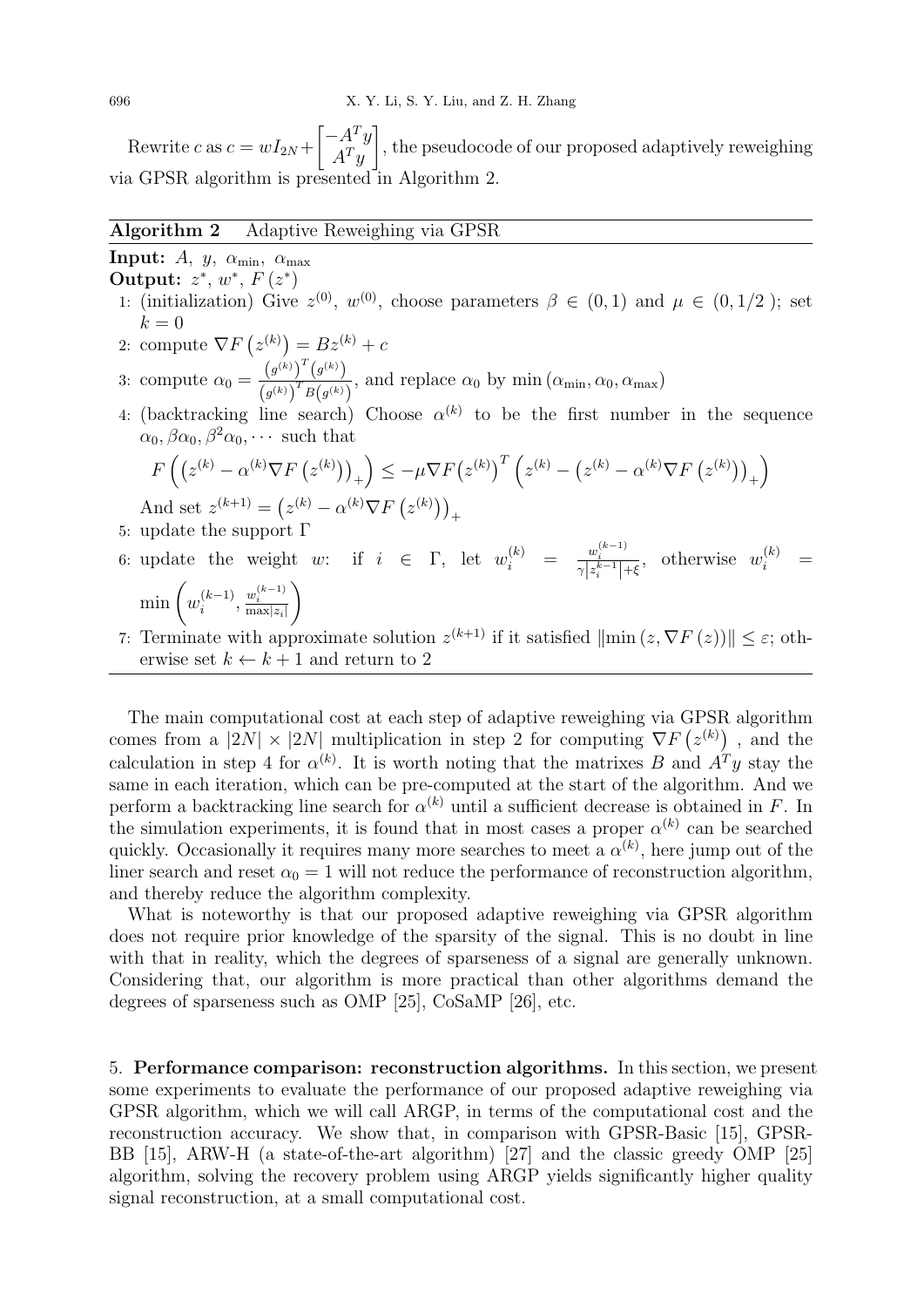5.1. Simulation setting. We reconstruct the 0-1 sparse signal to demonstrate the performance of the algorithms. In addition to the images can be directly expressed as 0-1 signals, many natural signals can be expressed as 0-1 signals using binary coding. The measurement of the *ith* SN  $y_i$  is generated according to (4), with  $\sigma^2 = 10^{-4}$ .

In GPSR-Basic and GPSR-BB, we set  $\beta = 0.5$ ,  $\mu = 0.1$ , and  $\tau = 0.1 ||A^T y||_{\infty}$  as in Gr 5n-Basic and Gr 5n-BB, we set  $\rho = 0.5$ ,  $\mu = 0.1$ , and  $\tau = 0.1$  ||A  $y_{\parallel_{\infty}}$ <br>suggested in [14].And in ARW-H, we set  $\tau = \sigma \sqrt{\log N}$  as suggested in [26]. For √  $\overline{\log N}$  as suggested in [26]. For our proposed ARGP, we initialize all the weights with a value of  $\tau = 0.3 ||A^T y||_{\infty}$  for which the solution is a zero vector, and the other parameters in ARGP are as same as those in GPSR series algorithms.

We use mean squared error (MSE) to measure the reconstruction error. The MSE is computed as:

$$
MSE = \left(\frac{1}{n}\right) \left\|\hat{x} - x\right\|_2^2 \tag{24}
$$

where  $\hat{x}$  denotes the estimate of x. And we use CPU times to measure the computational cost of algorithms. Our simulation environment is MATLAB R2010a.

5.2. Fidelity of the signal reconstruction algorithms. In our first experiment, we consider a typical CS scenario, where the goal is to reconstruct a length-n sparse signal from m measurements. Here,  $n = 4096$ ,  $m = 1024$ , and the original signal x contains 160 randomly placed  $\pm 1$  spikes. And we will call GPSR-Basic, the monotone version of GPSR-BB, and the nonmonotone version of GPSR-BB as GPSR series algorithms, the adaptive reweighing via homotopy algorithm as ARW-H.

FIGURE.3 shows that the original signal, the estimate obtained by solving (20) using the ARGP, and the estimates obtained by solving (16) using the ARW-H and GPSR series algorithms. It is indicated in FIGURE.3 that ARGP not only does an excellent job at locating the spikes but also exhibits a much lower MSE which is  $3.16 \times 10^{-5}$  with respect to the original signal, and the GPSR series algorithms and ARW-H have larger MSEs which are  $2.3 \times 10^{-4}$  and about  $2.45 \times 10^{-3}$ , respectively. On behalf of all the other algorithms, ARW-H which have the smallest MSE is compared with ARGP to indicate more details about their recovery signals. As shown in FIGURE.4, the estimate obtained by ARGP is almost as same as the original signal, and ARW-H get a poor performance in locating of spikes and evaluating the values of spikes.



FIGURE 3. Original signal and reconstruction results

In FIGURE.5, we plot the evolution of the objective functions versus iteration number, for ARGP and both GPSR series algorithms. And it also shows the change in MSEs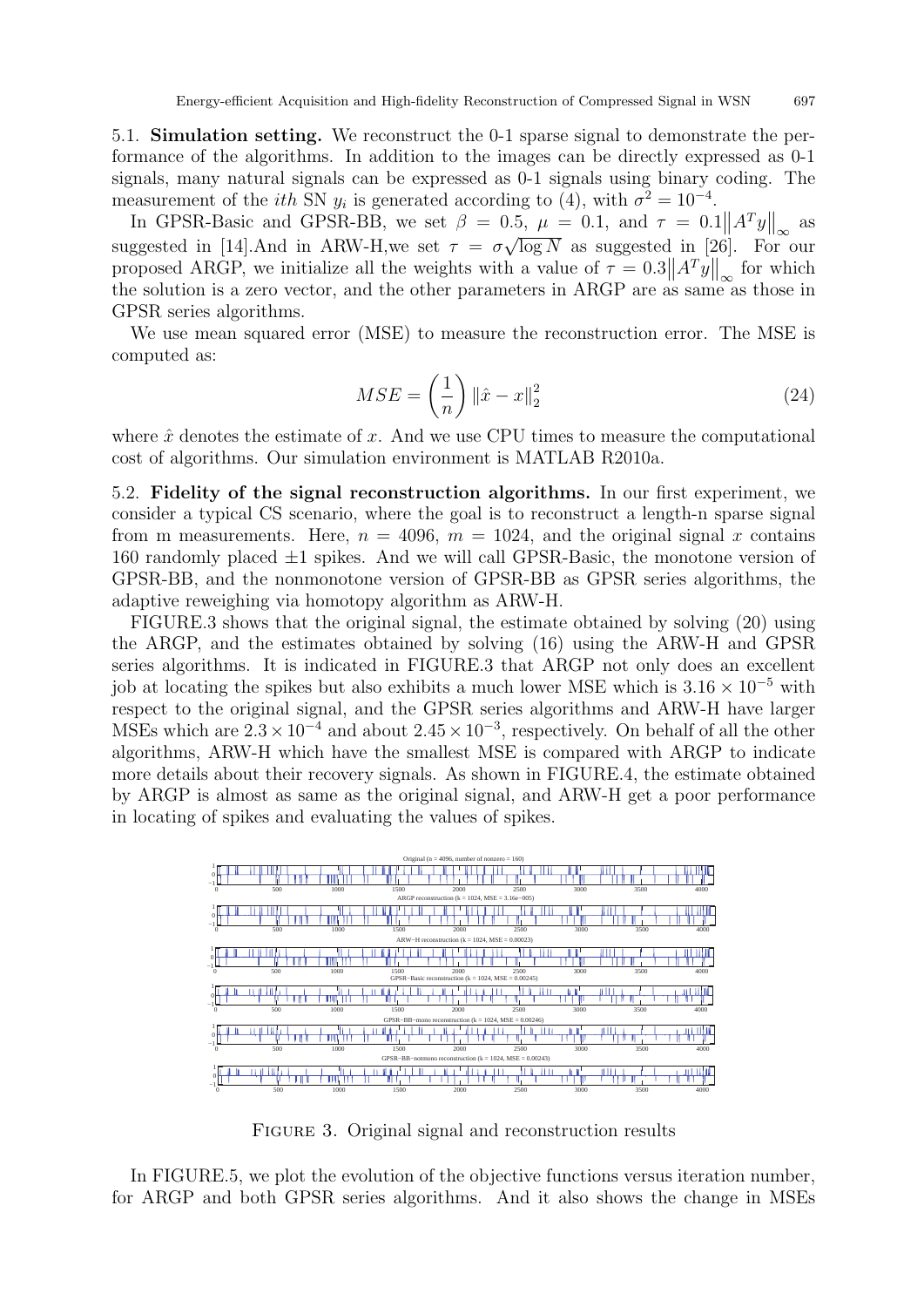

Figure 4. Comparison of the recovery performances of ARGP and ARW-H

versus iteration number. We observed that the objective function and MSE of ARGP are clearly smaller than those of both GPSR series algorithms.



Figure 5. Objective function and MSE plotted against iteration number

| TABLE 2. Average CPU times and MSEs of several algorithms |  |  |  |  |  |
|-----------------------------------------------------------|--|--|--|--|--|
|                                                           |  |  |  |  |  |

|                 | CPU time(s) | MSE         |
|-----------------|-------------|-------------|
| ARGP            | 0.7004      | 3.4364e-005 |
| $ARW-H$         | 19.8901     | 2.3652e-004 |
| GPSR-BASIC      | 0.6053      | 2.6065e-003 |
| GPSR-BB-mono    | 0.5117      | 3.0561e-003 |
| GPSR-BB-nonmono | 0.4493      | 2.6106e-003 |

Table 2 reports average CPU times (over ten experiments) required by ARGP, ARW-H and the GPSR series algorithms as well as the average reconstruction MSE with respect to the original signal. The results in this table show that, the MSE for ARGP is clearly much smaller than other algorithms. Although the CPU time for ARGP pertains to the same order as the GPSR series algorithms CPU time, the MSE for ARGP is about two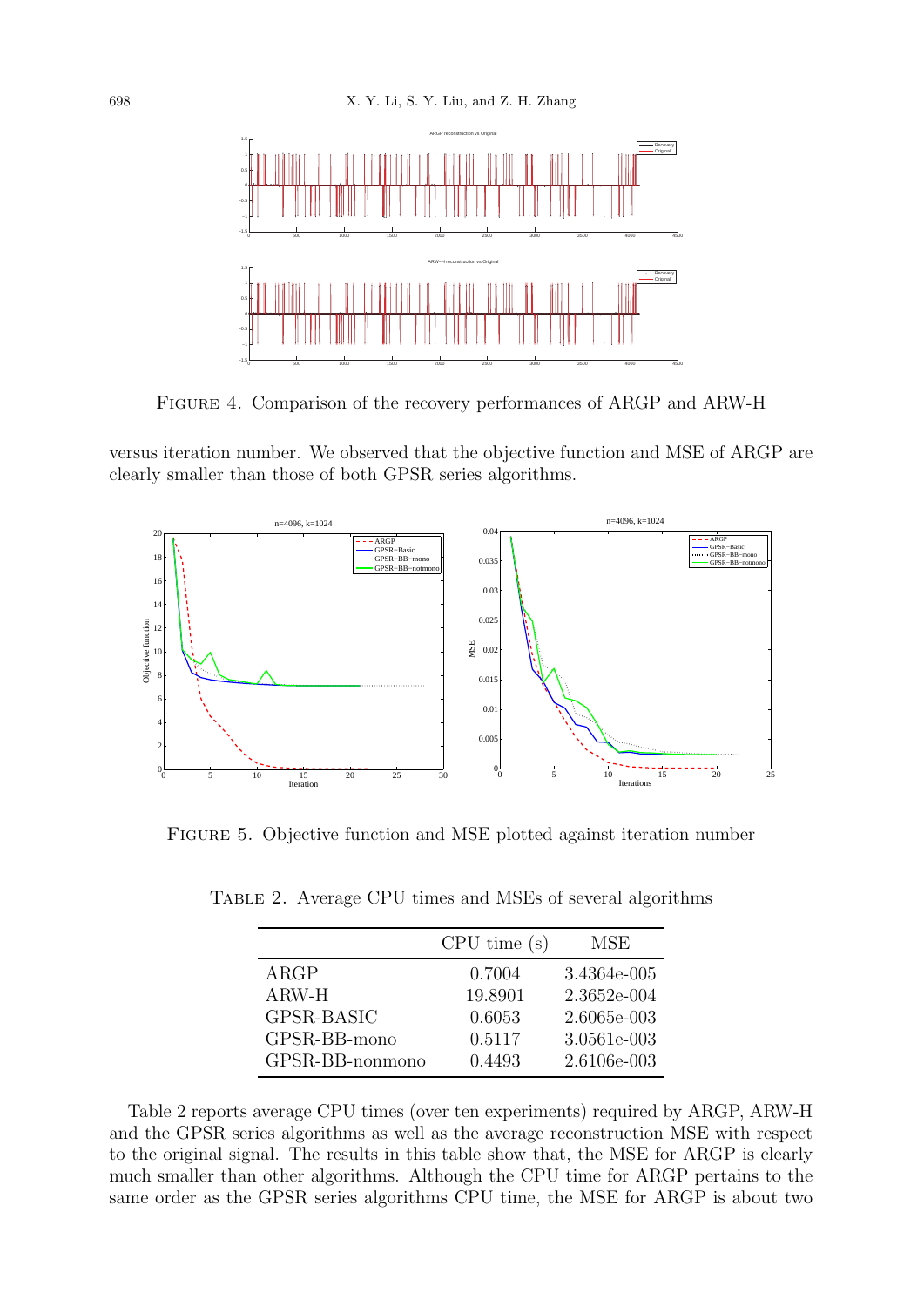order of magnitude smaller than the GPSR series algorithms. We think it is worthy to exchange a slight CPU time increase for a significant MSE decrease.

5.3. Efficiency of the signal reconstruction algorithms. Next, we compare the computational efficiency of ARGP algorithm against OMP, often regarded as a classical greedy algorithm that obtains the estimates by solving (2). Due to the real case, the degrees of sparseness of a signal are unknown and unfixed, the comparison of the reconstruct performance against different degrees of sparseness is necessary. In our experiment, we consider a ranger of degrees of sparseness: the number of nonzero spikes in x ranges from 5 to 250. For each value of the number of nonzero spikes, we generate a random measurements set and obtain the reconstruction signal from it. And then we compute average MSE and average CPU time, over the ten runs.



Figure 6. Average MSE and CPU times plotted against the number of nonzero components of  $x$ 

FIGURE.6 plots the average reconstruction MSE and the average CPU times as a function of the number of nonzero components in  $x$ . We observe that our purposed ARGP in generally obtain exact reconstructions for the number of nonzero spikes in  $x$  up to 200, and the OMP method starting to degrade earlier and faster. It is clearly that our ARGP algorithm is faster and more accurate than OMP algorithm.

6. Conclusions. In this paper, we consider compressed acquisition and advanced reconstruction of sensor signals with CS for WSNs. Firstly, we construct an energy-efficient CS-based signal acquisition scheme, which exploits the spatial and temporal correlations of sensor signals to reduce the energy consumption of networks. By analyzing the energy consumption of proposed scheme, we work out the relationship of the scheme parameters, the number of clusters and the transmit probability. Secondly, we propose a reweighed  $l_1$  – norm minimization algorithm to reconstruct the original signals from the measurements, which are acquired by the proposed signal acquisition scheme. The algorithm performs an internal adaptive reweighing in each iteration, so that the weights can be adjusted to selectively penalize different coefficients in the solution. The simulation results show that the proposed algorithm can significant enhance the reconstruct performance.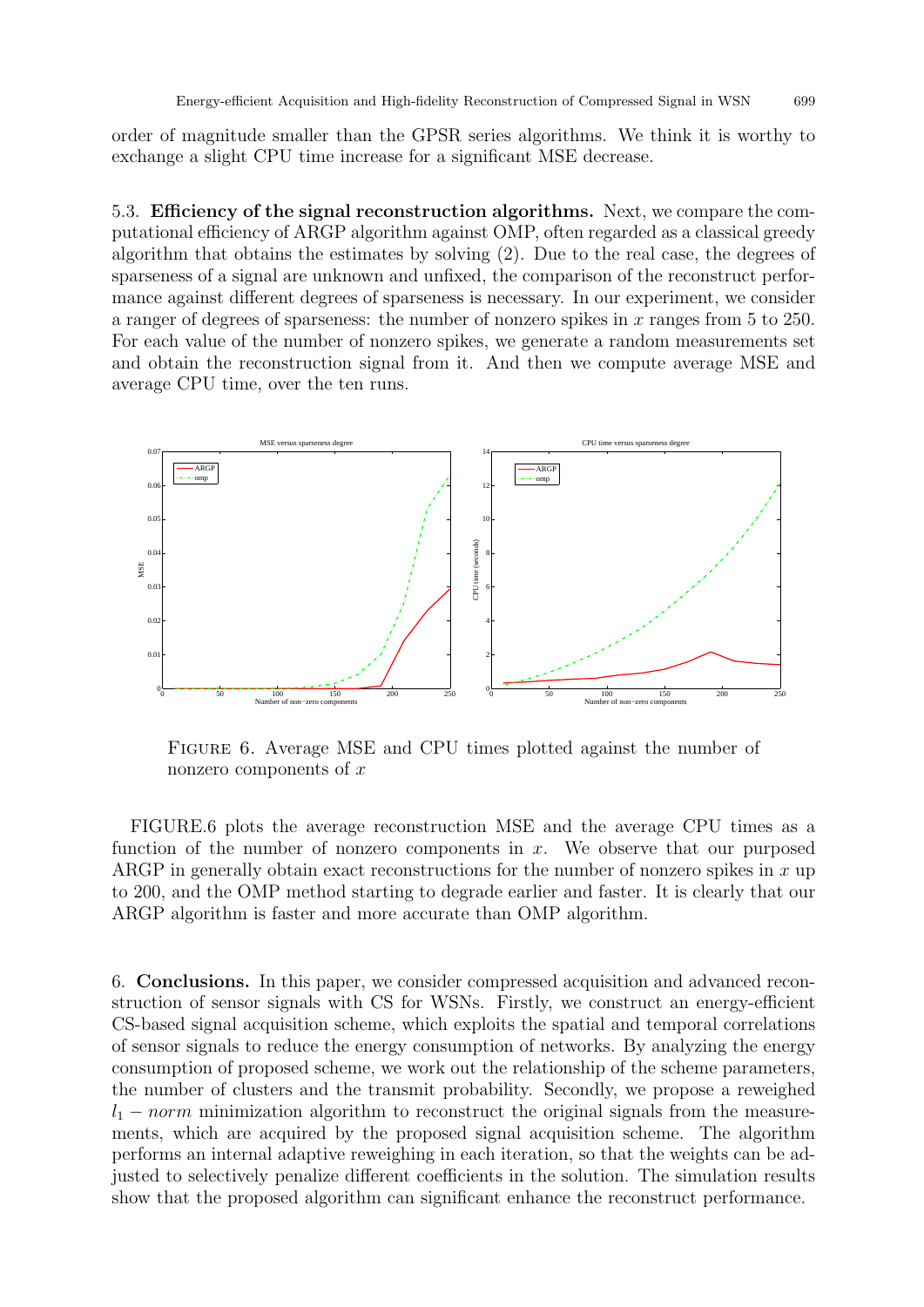Acknowledgment. This work was supported by the National Natural Science Foundation of China (Grants No.61373174), and the Fundamental Research Funds for the Central Universities (Grants No. JB150716). The authors also gratefully acknowledge the helpful comments and suggestions of the reviewers, which have improved the presentation.

#### REFERENCES

- [1] S. Qaisar, R. Muhammad Bilal, W. Iqbal, M. Naureen, and S. Lee, Compressive sensing: From theory to applications, a survey Journal of Communications and networks, vol.15, no.5, pp.443–456, 2013.
- [2] Y. Jin, and R.Lin, Opportunistic Cooperative QoS Guarantee Protocol Based on GOP-length and Video Frame-diversity for Wireless Multimedia Sensor Networks, Journal of Information Hiding and Multimedia Signal Processing, vol.7, no.2, pp.254–265, 2016.
- [3] F.C. Chang, H.C.Chang, A survey on intelligent sensor network and its application, Journal of Network Intelligence, vol.1, no.1, pp.1–15, 2016.
- [4] J. Zhang, M. Chen, P. W. Tsai, L. M. Tang and X. R. Ji, A Coverage Loopholes Recovery Algorithm in Wireless Sensor Networks, Journal of Information Hiding and Multimedia Signal Processing, vol.7, no.6, pp.1354–1364, 2016.
- [5] J. J. Xiao, A. Ribeiro, Z. Q. Luo, and G. B. Giannakis, Distributed compression-estimation using wireless sensor networks, *IEEE Signal Processing Magazine*, vol.23, no.4, pp.27–41, 2006.
- [6] D. L. Donoho Compressed sensing, IEEE Transactions on information theory, vol.52, no.4, pp.1289– 1306, 2006.
- [7] B. Adcock, and A. C. Hansen, Generalized sampling and infinite-dimensional compressed sensing, Foundations of Computational Mathematics, doi:10.1007/s10208-015-9276-6, 2015.
- [8] P. Joern, V. Vasyutynskyy, and K. Kabitzsch, Comparative study of energy-efficient sampling approaches for wireless control networks, IEEE Transactions on Industrial Informatics, vol.6, no.3, pp.416–424, 2010.
- [9] K. Priya, C. Larsen, and S. Jagannathan, A new data aggregation scheme via adaptive compression for wireless sensor networks, ACM Transactions on Sensor Networks, vol.9, no.1, 5, 2012.
- [10] C. Zhao, W. X Zhang, X. M Yang, Y. Yang, and Y. Q. Song, A novel compressive sensing based data aggregation scheme for wireless sensor networks, IEEE International Conference on Communications  $(ICC)$ , pp.18–23, 2014.
- [11] D. Baron, M. F. Duarte, M. B. Wakin, S. Sarvotham, and R. G. Baraniuk, Distributed compressed sensing, In TREE-0612, Rice University., 2005.
- [12] M. F. Duarte, and R. G. Baraniuk, Kronecker compressive sensing, IEEE Transactions on Image Processing, vol.21, no.2, pp.494–504, 2012.
- [13] C. Wei, M. R. Rodrigues, and I. J. Wassell, A frchet mean approach for compressive sensing date acquisition and reconstruction in wireless sensor networks, IEEE Transactions on Wireless Communications, vol.11, no.10, pp.3598–3606, 2012.
- [14] G. Quer, R. Masiero, G. Pillonetto, M. Rossi, and M. Zorzi, Sensing, compression, and recovery for WSNs: Sparse signal modeling and monitoring framework, IEEE Transactions on Wireless Communications, vol.11, no.10, pp.3447–3461, 2012.
- [15] M. A. T. Figueiredo, R. D. Nowak, and S. J. Wright, Gradient projection for sparse reconstruction: Application to compressed sensing and other inverse problems, IEEE Journal of Selected Topics in Signal Processing, vol.1, no.4, pp.586–597, 2008.
- [16] Eldar, C. Yonina, and K. Gitta (eds.), Compressed sensing: theory and applications, Cambridge University Press, 2012.
- [17] E. J. Candes, and T. Tao, Decoding by linear programming, IEEE transactions on information theory, vol.51, no.12, pp.4203–4215, 2005.
- [18] E. J. Candes, Compressive sampling, Proceedings of the international congress of mathematicians, vol.3, pp.1433–1452, 2006.
- [19] E. J. Candes, The restricted isometry property and its implications for compressed sensing, Comptes Rendus Mathematique, vol.346, no.9, pp.589–592, 2008.
- [20] Baraniuk, G. Richard, Compressive sensing, IEEE signal processing magazine, vol.24, no.4, 2007.
- [21] H. Y. MA, and X. Y. ZOU, The Improvement of LEACH in Wireless Sensor Networks, Journal of Yangtze University (Natural Science Edition), vol.301, no.8, 2011.